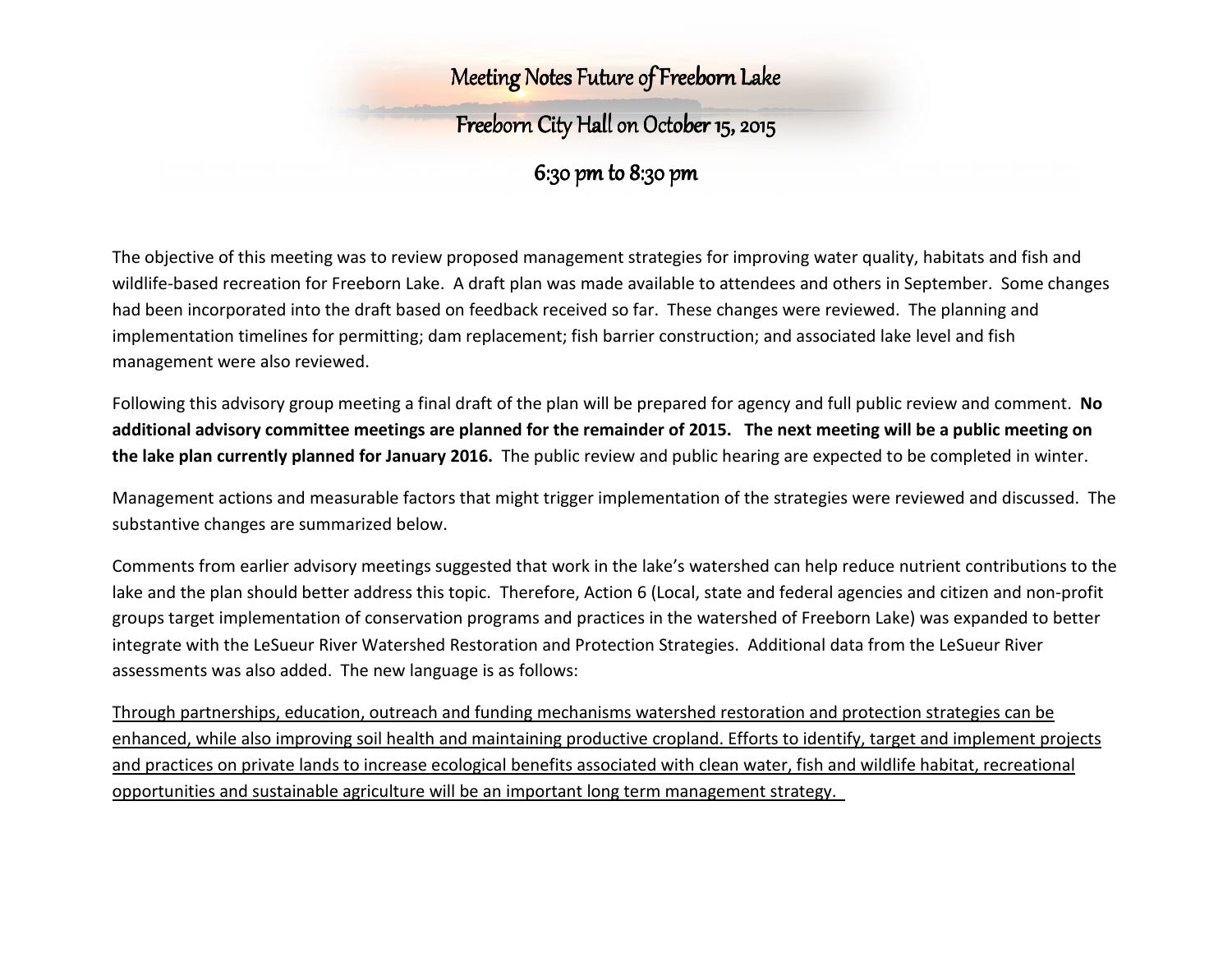#### Meeting Notes Future of Freeborn Lake

## Freeborn City Hall on onOctober 15 October 1515, 2015

6:30 pm to 8:30 pm

The outlet of Freeborn Lake is the Cobb River, which flows northwest and joins the Le Sueur River 3.5-miles south of the City of Mankato. In August 2015, the MPCA finalized the Le Sueur River Watershed Restoration and Protection Strategies (WRAPS) report summarizing water quality conditions and outlining conservation strategies to meet 10-yr clean water targets. Within this report, watershed-wide strategies have been selected to reduce excessively high flows, sediment, nitrogen, phosphorus, and E.coli concentrations. Conservation practices, including but not limited to: conservation tillage, cover crops, water and sediment control basins, treatment wetlands, restored wetlands, grassed waterways, nutrient management and enhanced city stormwater management, are effective solutions. Freeborn Lake's fish and wildlife resources will benefit most from conservation practices that convey a wide variety of environmental services and incorporate a habitat component.

One component of the WRAPS approach included local outreach and interviews with the county soil and water conservation districts and landowners and residents in the watershed. Agricultural Best Management Practices (BMPs) identified through landowner interviews as being most likely to be implemented within the Freeborn County portion of the Le Sueur River include: water and sediment control basins (WASCOBS), grassed waterways, side inlet, side inlet filter, cover crops and filter strips. Local staff also identified the following priority management areas: lake and stream restoration, wetlands, water retention/infiltration and vegetative buffers. This information has been summarized in the Le Sueur Watershed Priority Management Zone Identification Project completed by the MPCA in 2014.

Building on the scientific guidance above and with technical expertise from the Water Resources Center at Minnesota State University, Mankato, a detailed map has been produced using a hydrologically conditioned digital elevation model and the Agricultural Conservation Planning Framework toolbox provided by the U.S. Department of Agriculture, Agricultural Research Service (USDA-ARS). The results offer an inventory of opportunities for placement of conservation practices.

Another change was suggested to better define what is meant by a desired outcome for the fish community. The proposed language is as follows: